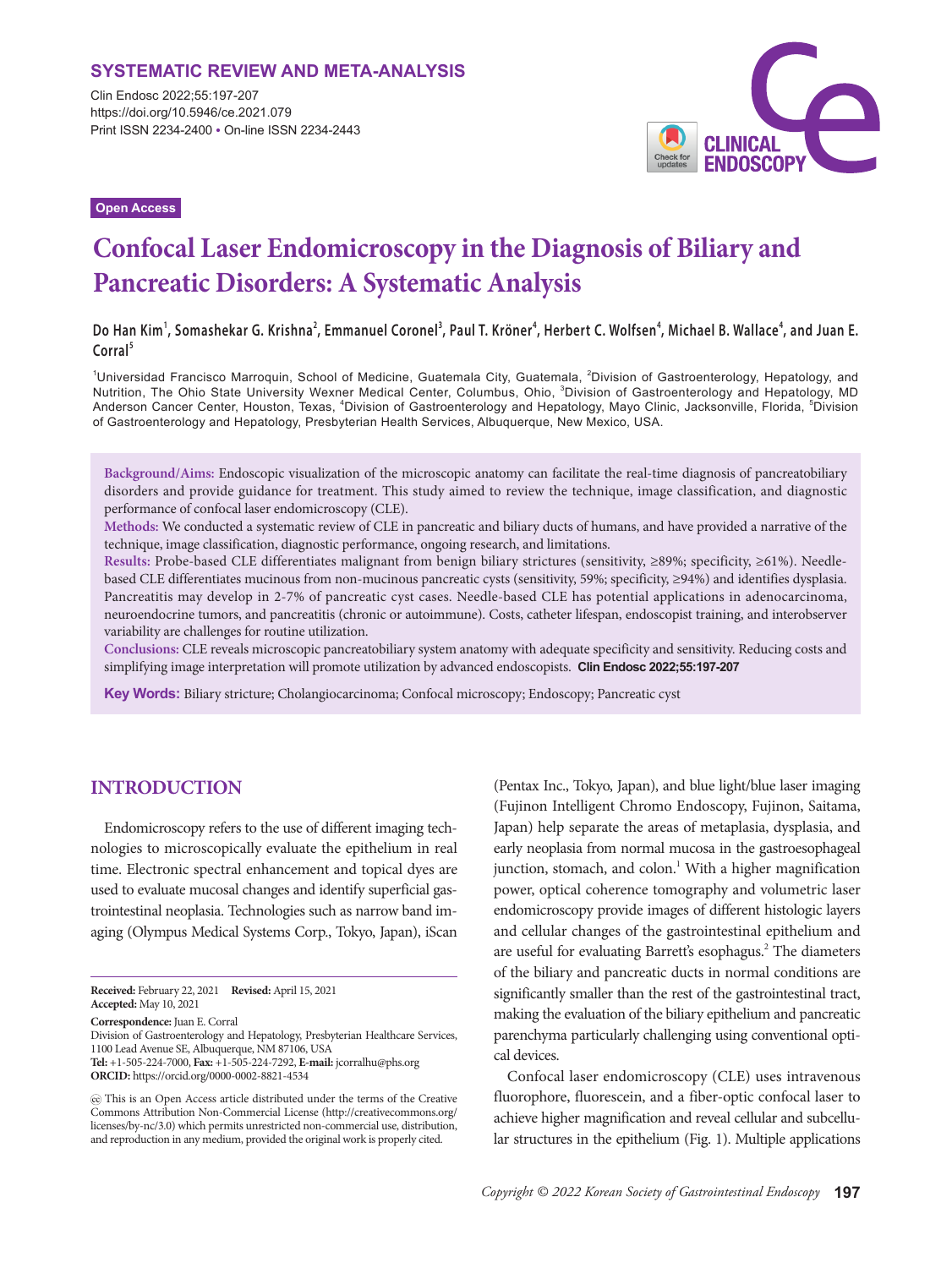



**Fig. 1.** Comparison of available endomicroscopy imaging technologies. FICE, Fujinon Intelligent Chromo Endoscopy (Fujinon, Saitama, Japan); HD, hight definition; iScan (Pentax Inc., Tokyo, Japan)); NBI, narrow band Imaging (Olympus Medical Systems Corp., Tokyo, Japan); OCT, optical coherence tomograpy; VLE, volumetric laser endomicroscopy. Courtesy of Dr. Wallace MB.

of CLE have been described across gastrointestinal luminal neoplasia, including increasing the detection of dysplasia in Barrett's esophagus, categorizing early gastric cancer, identifying dysplasia associated with inflammatory bowel disease, and revealing early cancer in colon polyps or surgical margins.<sup>3–6</sup> CLE has also been evaluated in benign conditions, including identifying mucosal atrophy in gastritis, measuring vascular integrity in celiac disease, determining mucosal permeability in inflammatory bowel disease, and visualizing inflammation in irritable bowel syndrome.<sup>7-11</sup>

Small-caliber CLE catheters are introduced into the biliary and pancreatic structures through endoscopic retrograde cholangiopancreatography (ERCP) or endoscopic ultrasonography (EUS). Malignant biliary strictures are traditionally evaluated using a combination of cross-sectional imaging, cytology brushings, and biopsies with micro forceps. Pancreatic cysts are characterized using a combination of cross-sectional imaging, EUS, and fluid analysis. However, this approach has some limitations, particularly in chronic inflammatory conditions such as primary sclerosing cholangitis.<sup>12,13</sup> Over the last 20 years, interest has grown in using CLE imaging during endoscopy to facilitate evaluation of the biliary and pancreatic structures. This structured review aims to provide a clinical assessment of current applications of CLE in biliary and pancreatic disorders, summarize diagnostic performance in both areas, and present the most recent criteria for image interpretation.

# **METHODS**

The literature databases PubMed (US National Library of Medicine), Cochrane (The Cochrane Collaboration), and ClinicalTrials.gov (US National Institutes of Health) were reviewed. The search was performed in PubMed using two queries: Confocal microscopy (Medical Subject Headings [MeSH] term) OR Confocal laser scanning microscopy (MeSH) AND Endoscopy (non-MeSH) AND Pancreas (non-MeSH); and Confocal microscopy (MeSH) OR Confocal laser scanning microscopy (MeSH) AND Endoscopy (non-MeSH) and Biliary (non-MeSH). The selected studies were limited to those including humans and those in the English language published through March 15, 2021. Analogous strategies were used to search the other two databases.

Two investigators, Do Han Kim and Paul T. Kröner, independently reviewed the titles and abstracts of the retrieved articles. For journal manuscripts, full-text articles were retrieved for further review. Titles that could not be associated with an abstract were excluded from review. All studies and case reports that addressed the CLE technique, image interpretation or classification, accuracy estimations (i.e., specificity and sensitivity), interobserver agreement, and consensus meetings were retrieved and reviewed individually. Studies that used biomarkers or imaging tests other than CLE (e.g., EUS, cytology) as the main diagnostic tool were removed. If two or more manuscripts studied the same patient population, the one pub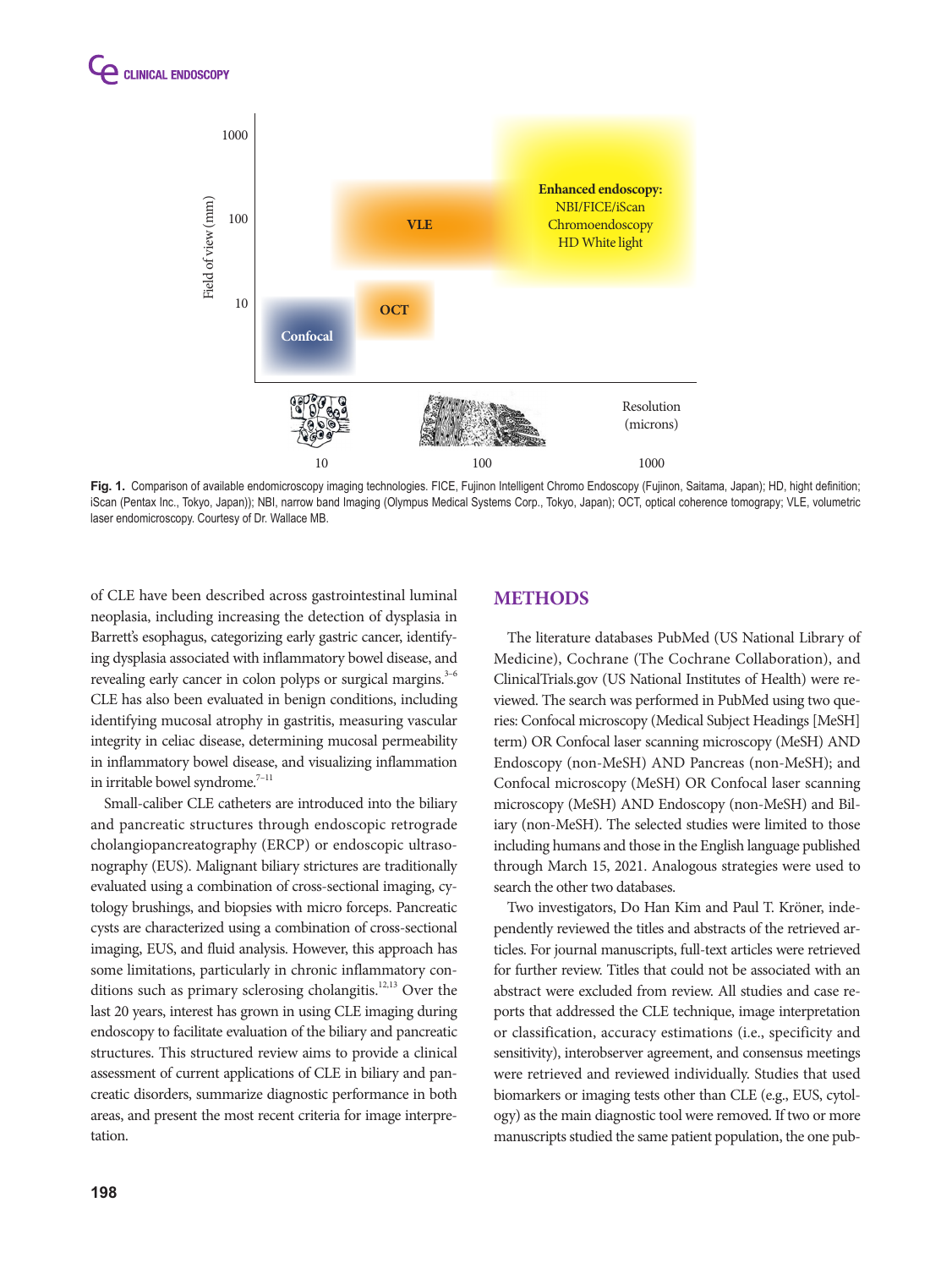lished most recently or with the largest sample was selected. If two manuscripts provided complementary information (e.g., different years), both were included. If there was any discrepancy about whether a study should be included, a third investigator (Juan E. Corral) determined adequacy. When needed, the corresponding authors of the studies were contacted for additional information.

The following information was abstracted from each article: year of publication, first author, sample size, comparison groups, diagnostic accuracy, and adverse events (e.g., pancreatitis). Using the available information, we analyzed sensitivity, specificity, and diagnostic accuracy using conventional  $2\times 2$ tables.

We provide individual estimates of accuracy and opted not to perform a meta-analysis to illustrate the diversity of applications across different pathologies and patient subgroups. Furthermore, six meta-analyses have already been published on this topic, and their relevant results are included here.<sup>14-19</sup>

## **RESULTS**

The initial literature search retrieved 47 publications in the biliary group and 25 publications in the pancreas group. A Cochrane search retrieved CLE applications in dermatology (i.e., evaluation of melanoma and basal cell carcinoma) and ophthalmology (i.e., evaluation of the optic nerve and glaucoma) but no applications in gastroenterology. A review of ClinicalTrials.gov identified 20 trials using CLE in the biliary ducts and 10 trials using CLE in the pancreas.

After the exclusion of 14 irrelevant publications and three duplicate publications (overlapping pancreatic and biliary duct evaluation), 55 full-text articles were subjected to further evaluation. Numbers in Fig. 2, may differ considering that review articles covered both pancreatic and biliary, studies found in Clinical trials.gov not included. No studies were excluded for having a small sample size (Fig. 2).

#### **CLE technique**

Thin confocal laser probes feature a small enough diameter



Fig. 2. Literature review flowchart. MeSH, medical subject headings used by the National Library of Medicine.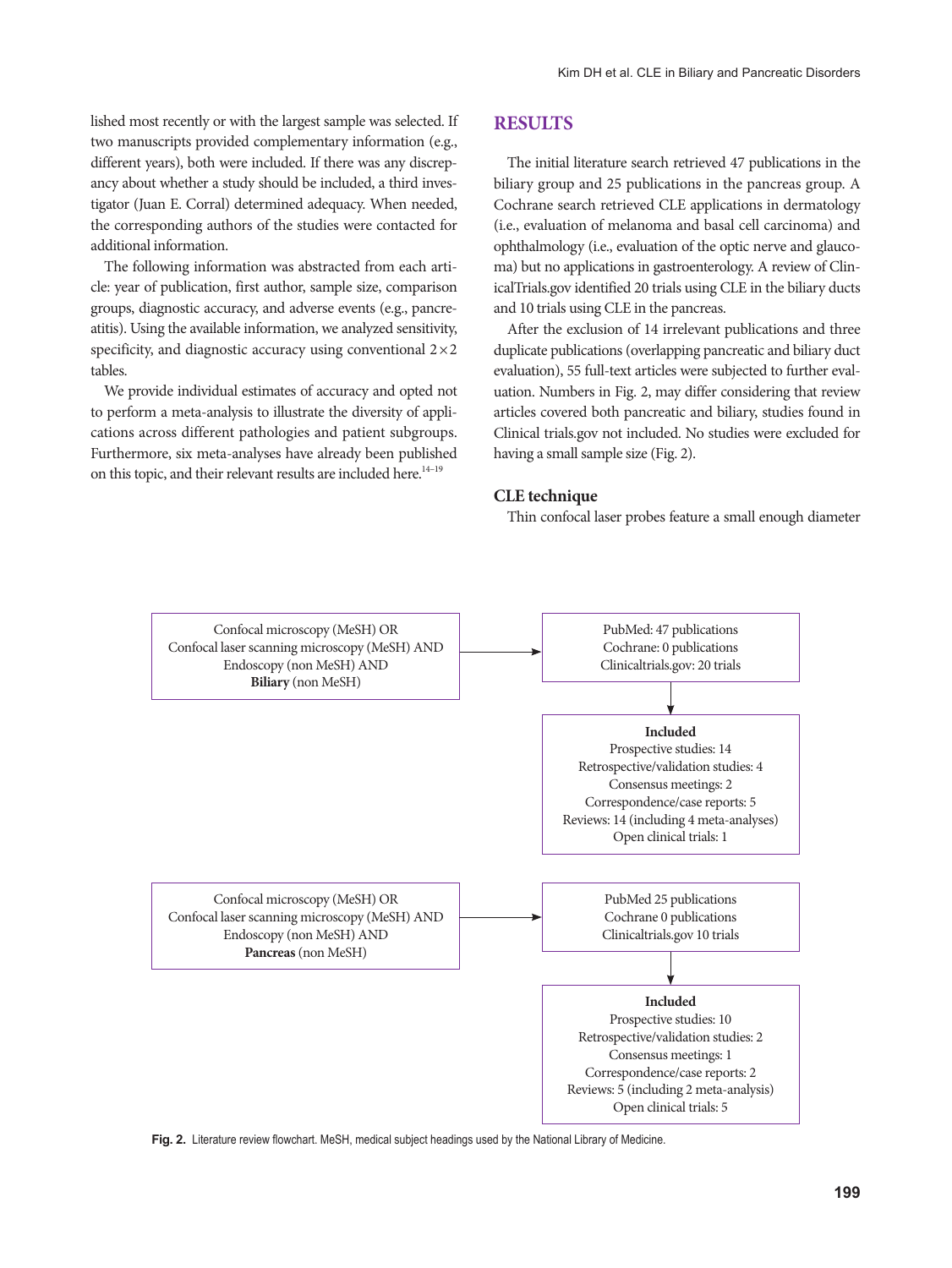to allow their insertion through the working channel of conventional endoscopes and advancement through endoscopy needles. These techniques allow navigation into the biliary and pancreatic ducts and evaluation of pancreatic cystic lesions. Imaging depth can be carefully controlled with fluoroscopy by a single operator.

Two commercial probes are now available, one of which has been cleared by the United States Food and Drug Administration for patient care (Cellvizio, Mauna Kea Technologies, Paris, France).<sup>11</sup> Similar to other confocal applications, fluorescein (2–5 mL; 10% fluorescein sodium) is injected intravenously 2–3 minutes before imaging. Images are obtained placing the probe directly against the mucosa. The probe-based confocal laser endomicroscopy (pCLE) probe or "miniprobe" works through a 1-mm compatible operating channel. It was designed to be inserted through a side-viewing endoscope into the biliary ducts. The needle-based confocal laser endomicroscopy (nCLE) probe is slightly thinner and works through a compatible 0.95-mm operating channel. It was designed to be advanced through a 19-gauge EUS needle into pancreatic cysts.

According to the manufacturer's instructions, both probes can be used up to 10 times. The probe tip is radio-opaque, allowing guidance and probe positioning under fluoroscopy. The optical penetration of the confocal plane provides superficial subsurface information without interference from bile or solid residues. Images feature high resolution at the cellular level. For both pCLE and nCLE, the manufacturer reports a field of view of 325 μm, resolution of 3.5 μm, and confocal depth of 40–70 μm. Changes in the tissue micro-architecture are used to visually differentiate between malignant and benign disorders (Fig. 1). Training for image recognition and interpretation takes approximately 6 hours for pCLE and 5 hours for nCLE.<sup>20,21</sup> Three main applications were identified in our systematic review: indeterminate biliary strictures, pancreatic cysts, and pancreatic parenchyma.

#### **Indeterminate biliary strictures**

Malignant biliary strictures (caused by cholangiocarcinoma, hepatocellular carcinoma, or metastatic cancer to the liver) can be difficult to differentiate from benign strictures (caused by inflammation, surgical scaring, or extrinsic compression). Up to 15% of patients who undergo surgical resection for suspected malignancy end up having a benign condition.<sup>22</sup>

When a biliary stricture is identified, the conventional approach is ERCP with bile duct brushings for cytology, fluorescence in-situ hybridization analysis for trisomy/polysomy, and cholangioscopy with targeted biopsies for histology. This triple approach has a sensitivity of 89% and a specificity of 96% for identifying cancer.<sup>23</sup> In these patients, pCLE is an adjunct tool for differentiating benign from malignant biliary strictures. Once the biliary stricture is located by the injection of radiopaque contrast, the pCLE catheter is passed through the narrow area while a black and white histology video is recorded. Images can be interpreted in real time or reviewed later by freezing frames for better interpretation. After pCLE videos are collected, the conventional brushings and biopsies can be performed.

## *Diagnostic criteria and performance*

Image interpretation of pCLE is based on bands, shadows, and background colors that reflect changes in vascular patterns and epithelial cells. White bands correspond to lymphatic or blood vessels, while dark bands correspond to collagen fibrils that clump into tumoral glands.<sup>24</sup> An expert meeting proposed the initial criteria for the interpretation of CLE biliary images in 2011 (Miami classification).<sup>25</sup> Two years later, a second meeting refined the criteria and increased their specificity and accuracy (Paris classification; Table 1). $^{26}$  In this system, the bile ducts are classified as normal, inflammatory strictures, or ma-

|  |  |  |  | Table 1. Paris Classification of Probe-Based Confocal Laser Endomicroscopy Patterns in Biliary Ducts |  |  |
|--|--|--|--|------------------------------------------------------------------------------------------------------|--|--|
|--|--|--|--|------------------------------------------------------------------------------------------------------|--|--|

|                                   | <b>Healthy bile duct</b>                                        | <b>Inflammatory stricture</b>                                     | <b>Malignant stricture</b>            |
|-----------------------------------|-----------------------------------------------------------------|-------------------------------------------------------------------|---------------------------------------|
| Collagen fibrils                  | Reticular network of thin dark<br>branching bands $(<20 \mu m)$ | Dark granular pattern in scales<br>Thickened reticular structures | Thick dark bands $(>40 \mu m)$        |
| Background                        | Light grey                                                      | Roughness aspect                                                  | Dark clumps                           |
| Vessels                           | Thin white bands $(<20 \mu m)$                                  | Vascular congestion                                               | Thick white bands $(>20 \mu m)$       |
| Epithelium                        |                                                                 | Enlarged space between scales<br>Increased inter-glandular space  | Epithelium visualized (villi, glands) |
| Additional features <sup>a)</sup> |                                                                 |                                                                   | Fluorescein leakage                   |

a)Suggested in the Miami classification but not included in the Paris classification.<sup>24, 25</sup>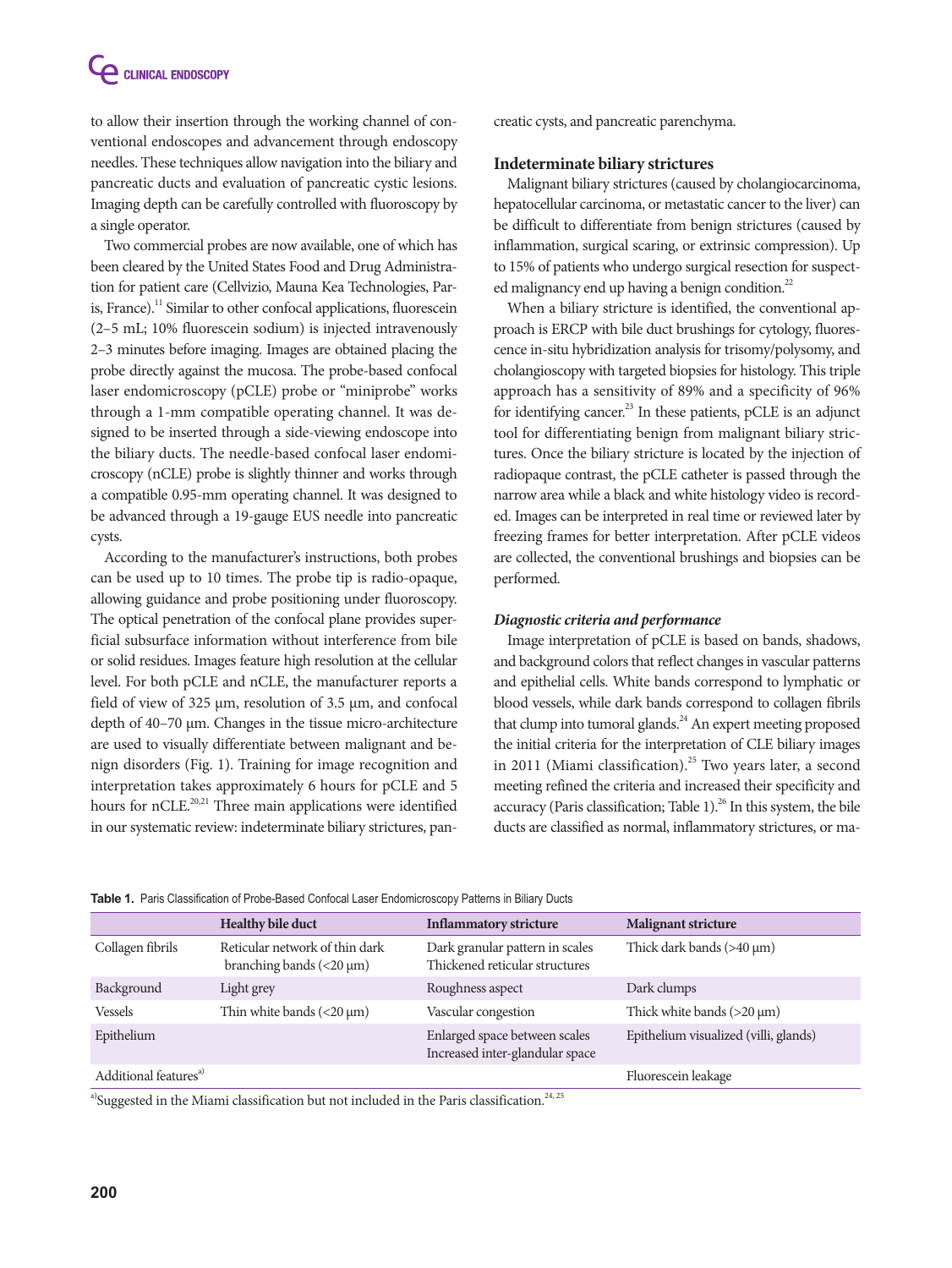

Fig. 3. Representative patterns of probe-based confocal laser endomicroscopy in biliary ducts conditions. Courtesy of Mauna Kea Technologies, Inc.

lignant strictures (Fig. 3).

An international consensus in 2015 reported that pCLE is more accurate than ERCP with brush cytology and/or forceps biopsy for discriminating malignant from benign strictures using established criteria (87% agreement).<sup>27</sup> ERCP-guided pCLE is now mentioned as an adjunct tool by the American Society of Gastrointestinal Endoscopy for management of

patients with indeterminate biliary strictures.<sup>28</sup> A technical review from the European Society of Gastrointestinal Endoscopy recognized that pCLE is currently difficult and expensive but has the potential to become an important diagnostic tool for indeterminate biliary strictures.<sup>29</sup>

The diagnostic performance of pCLE in indeterminate biliary strictures is demonstrated in Table 2. Among the 46

#### **Table 2.** Landmark Studies Evaluating Probe-based Confocal Laser Endomicroscopy in Biliary Strictures

|                                                         |                                          |                                             | <b>Biliary strictures</b>                                                                      |                               |                         |                                   |                                                                 |
|---------------------------------------------------------|------------------------------------------|---------------------------------------------|------------------------------------------------------------------------------------------------|-------------------------------|-------------------------|-----------------------------------|-----------------------------------------------------------------|
| Study                                                   | Aim                                      | Study design                                | <b>Sensitivity</b>                                                                             |                               |                         | Specificity Accuracy Pancreatitis | <b>Comments</b>                                                 |
| Meining et al.<br>$(2011)^{24}$ n=86 <sup>a)</sup>      | Diagnosis of<br>cholangiocarci-<br>noma. | Prospective mul-<br>ticenter                | 98%                                                                                            | 67%                           | 81%                     | 0%                                | 3 pancreatic<br>strictures included                             |
| Heif et al. $(2013)^{30}$ ,<br>$n=15$                   | Dominant stric-<br>ture in PSC.          | Case series single<br>center                | 100%                                                                                           | 61%                           | 66%                     | 0%                                | PSC only                                                        |
| Caillol et al.<br>$(2013)^{26}$ n=60                    | Standardize<br>image interpre-<br>tation | Retrospective<br>image review               | 96%                                                                                            | 76%                           | 85%                     | <b>NA</b>                         | Focused on image<br>standardization                             |
| EMID $(2015)^{31}$<br>$n = 61^{a}$                      | Malignant vs.<br>benign strictures       | Prospective single<br>center                | 100%                                                                                           | 71%                           | 93%                     | <b>NA</b>                         | Added EUS-guided<br>biopsies                                    |
| FOCUS (2015), <sup>32</sup><br>$n=112$                  | Malignant vs.<br>benign strictures       | Prospective mul-<br>ticenter                | 89%                                                                                            | 71%                           | 82%                     | 0%                                | <b>Excluded</b> patients<br>with PSC                            |
| Fugazza et al.<br>$(2016),^{18}$<br>10 studies, $n=494$ | Malignant vs.<br>benign strictures       | Systematic review<br>and meta-analy-<br>sis | Pooled 90%                                                                                     | Pooled<br>72%                 | Pooled<br>81%           | <b>NA</b>                         | Also reviewed<br>Barrett's, gastric<br>and colorectal<br>cancer |
| Liu et al. $(2016)$ , $^{17}$<br>8 studies, $n=280$     | Malignant vs.<br>benign strictures       | Systematic review<br>and meta-analy-<br>sis | Pooled 90%                                                                                     | Pooled<br>75%                 | Pooled<br>82%           | NA                                |                                                                 |
| Dubow et al.<br>$(2018)^{33}$ n=97                      | Malignant vs.<br>benign strictures       | Retrospective<br>single center              | 83%                                                                                            | 93%                           | 90%                     | <b>NA</b>                         | Prior ERCP<br>sampling and<br>imaging negative                  |
| Koda et al.<br>$(2021)^{34}$ n=7                        | Malignant vs.<br>benign strictures       | Case series single<br>center                | GastroFlex $^{TM}$<br>100%<br>CholangioFlex <sup>TM</sup><br>75%<br>AlveoFlex <sup>™</sup> 75% | $0\% (0/3)$<br>66.7%<br>33.3% | 57.1%<br>71.4%<br>57.1% | <b>NA</b>                         |                                                                 |

<sup>a)</sup>In cases of multiple manuscripts published by the same group, we selected the most recent publication or the one with the largest sample. ERCP, endoscopic retrograde cholangiopancreatography; EUS, endoscopic ultrasonography; NA, not available; nCLE, needle-based confocal laser endomicroscopy; pCLE, probe-based confocal laser endomicroscopy; PSC, primary sclerosing cholangitis.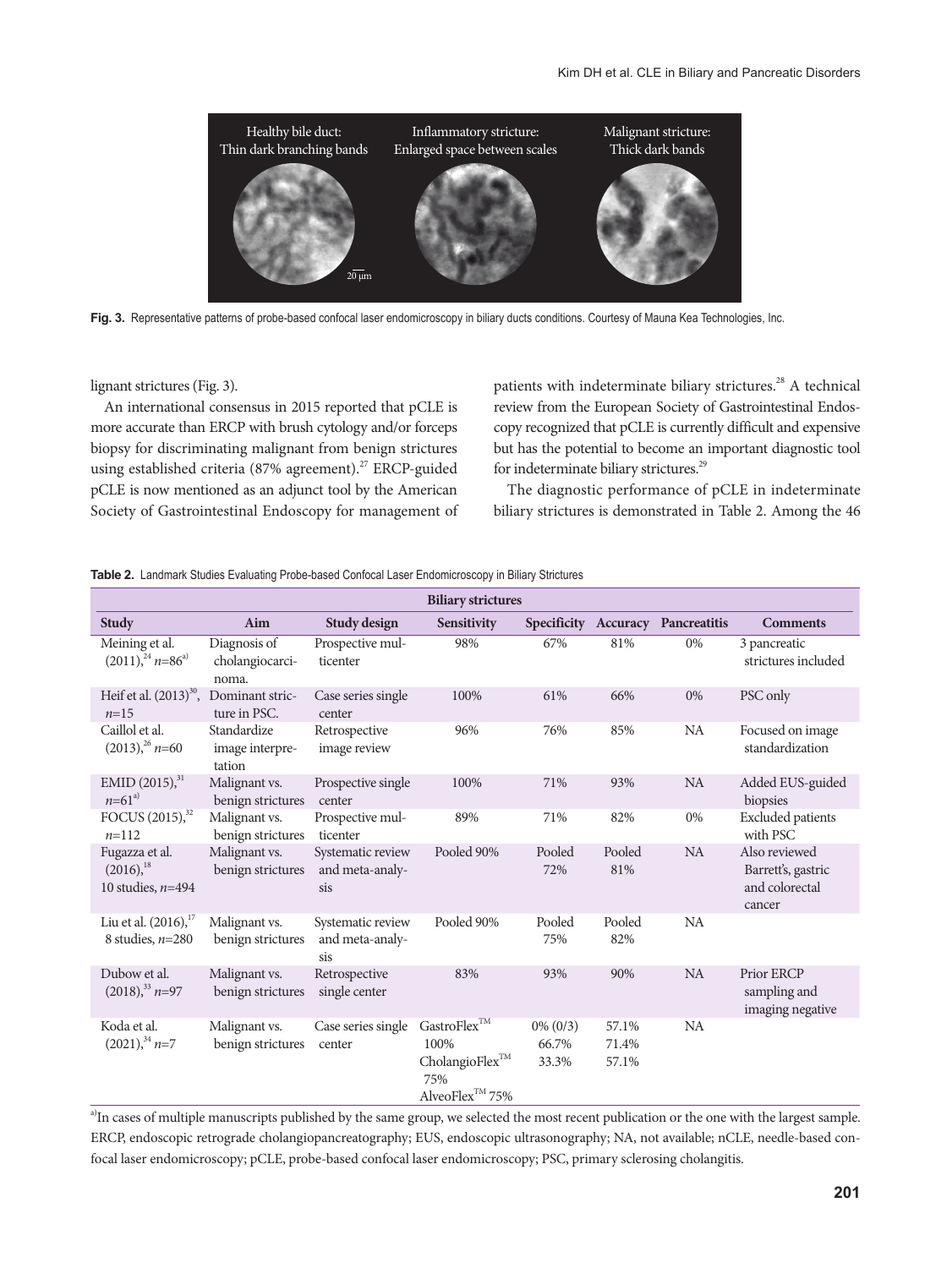| Pancreatic cysts                                           |                                                       |                                                       |                                                                                                                           |                            |                                  |                                   |                                                                                             |
|------------------------------------------------------------|-------------------------------------------------------|-------------------------------------------------------|---------------------------------------------------------------------------------------------------------------------------|----------------------------|----------------------------------|-----------------------------------|---------------------------------------------------------------------------------------------|
| <b>Study</b>                                               | Aim                                                   | Study design                                          | <b>Sensitivity</b>                                                                                                        |                            |                                  | Specificity Accuracy Pancreatitis | <b>Comments</b>                                                                             |
| INSPECT (2013), <sup>35</sup><br>$n = 57$                  | SCA and pseudo-<br>cyst vs. other cysts               | Prospective<br>multicenter                            | 59%                                                                                                                       | 100%                       | 71%                              | 3%                                | Early phase defining<br>diagnostic criteria                                                 |
| DETECT (2015), <sup>36</sup><br>$n = 29$                   | Mucinous vs. other<br>cysts                           | Prospective single<br>center                          | 80%                                                                                                                       | 100%                       | 89%                              | 7%                                | Combination with<br>cystoscopy yields<br>100% accuracy                                      |
| Fugazza et al.<br>$(2016),^{18}$<br>5 studies, $n=163$     | Malignancy in<br>pancreatic cysts                     | Systematic review<br>and meta-analysis                | Pooled 68%                                                                                                                | Pooled 90%                 | Pooled<br>79%                    | NA                                | Also reviewed Bar-<br>rett's, gastric and<br>colorectal cancer                              |
| <b>CONTACT</b><br>$(2015),^{37}$<br>$n=43$ (included 31)   | SCA vs. other cysts                                   | Prospective<br>multicenter                            | <b>SCA 95%</b><br>Indeterminate<br>mucinous 95%<br><b>NET 100%</b><br>Premalignant<br>cyst 96%                            | 100%<br>100%<br>95%<br>95% | 99%<br>97%<br>96%<br>96%         | 2%                                | Superior than<br>combination of<br>CEA and cytology<br>analysis                             |
| INDEX (2019), <sup>38</sup><br>$n = 144$                   | Mucinous vs. non<br>mucinous pancre-<br>atic cysts    | Prospective single<br>center                          | 98%                                                                                                                       | 94%                        | 97%                              | 3%                                | Superior than<br>combination of<br>CEA and cytology<br>analysis                             |
| CONCYST (2019), <sup>39</sup><br>$n=67$ (included 56)      | Indeterminate<br>pancreatic cyst                      | Prospective<br>multicenter                            | All indeterminate<br>cysts 80%<br><b>IPMN 90%</b><br>Ductal adenocar-<br>cinoma 100%<br><b>SCA 56%</b><br>Pseudocysts 67% | <b>NA</b>                  | 77%<br>87%<br>100%<br>38%<br>67% | $0\%$                             | Correlation with<br>pathology and<br>experts was good.<br>Image acquisition<br>took <10 min |
| Krishna et al.<br>$(2020),^{38,40}$<br>$n = 26$            | Identify dysplasia<br>in IPMN                         | <b>INDEX</b> post-hoc<br>analysis                     | Papillary epitheli-<br>al width 88%<br>Papillary epitheli-<br>al darkness 88%                                             | 100%<br>100%               | 85%<br>84%                       | 3%                                | Allow risk stratifica-<br>tion of IPMN                                                      |
| Hao et al. (2020), 41<br>$n=122$                           | Solid and cystic<br>pancreatic lesions                | Prospective single<br>center                          | All cysts 94%<br><b>SCA 89%</b><br><b>MCN 87%</b><br><b>IPMN 97%</b>                                                      | 98%<br>100%<br>98%<br>100% | 97%<br>97%<br>94%<br>99%         | 5%                                |                                                                                             |
| Facciorusso et al.<br>$(2020)^{15}$<br>10 studies, $n=536$ | Pancreatic cystic<br>lesions                          | Systematic review<br>and meta-analysis                | Pooled 82%                                                                                                                | Pooled 97%                 | 89%                              | 0%                                | Mean procedure<br>duration of 6 mins                                                        |
| Konjeti et al.<br>$(2020),^{19}$<br>7 studies, $n=324$     | Pancreatic cystic<br>lesions                          | Systematic review<br>and meta-analysis                | Pooled 85%                                                                                                                | 99%                        | 99%                              | $1\%$                             | High heterogeneity<br>among studies                                                         |
| Chin et al. (2021), <sup>42</sup><br>42 studies, $n=519$   | Pancreatic cystic<br>lesions                          | Systematic review                                     |                                                                                                                           |                            |                                  | 2.6%                              | No meta-analysis<br>performed                                                               |
| Pancreatic parenchyma and solid lesions                    |                                                       |                                                       |                                                                                                                           |                            |                                  |                                   |                                                                                             |
| Giovannini et al.<br>$(2016),^{43}$<br>$n = 40$            | Solid pancreatic<br>lesions, compared<br>to pathology | Prospective<br>multicenter. Part of<br><b>CONTACT</b> | Ductal adenocar-<br>cinoma 77%<br>Chronic<br>pancreatitis 50%<br><b>NET 100%</b>                                          | 100%<br>100%<br>97%        | 85%<br>91%<br>97%                | NA                                | First description of<br>adenocarcinoma,<br>NET and chronic<br>pancreatitis                  |
| Hao et al. (2020), <sup>41</sup><br>$n=50$                 | Solid and cystic<br>pancreatic lesions                | Prospective single<br>center                          | Ductal adenocar-<br>cinoma 90%                                                                                            | 89%                        | 90%                              | 5%                                | First description of<br>AIP and<br>tuberculosis                                             |

## **Table 3.** Landmark Studies Evaluating Needle-based Confocal Endomicroscopy in Pancreatic Cysts and Solid Lesions

AIP, autoimmune pancreatitis; CEA, carcinoembryonic antigen; IPMN, intraductal papillary mucinous neoplasm; NA, not available; nCLE, needle-based confocal laser endomicroscopy; NET, neuroendocrine tumor; pCLE, probe-based confocal laser endomicroscopy; SCA, serous cystadenoma.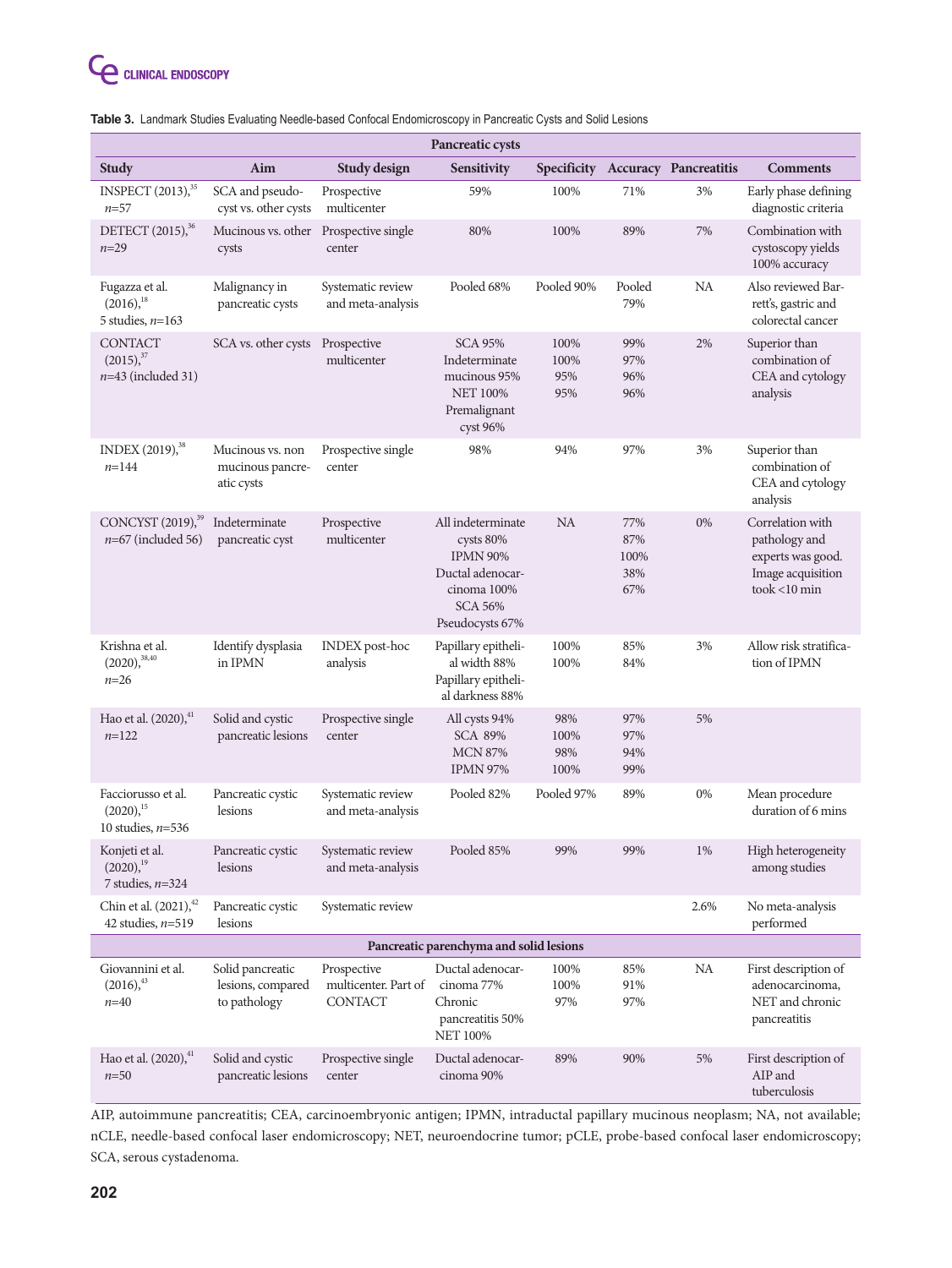publications identified in the literature, nine were considered relevant. Sensitivity ranged from 75% to 100% and specificity ranged from 0% (one small study with three participants) to 93%. Overall, pCLE has a great negative predictive value for cancer in indeterminate biliary strictures. The negative predictive value of pCLE was estimated to be 94%, those of biliary biopsies (78%), biliary brushings (77%), and ERCP overall  $(98%)$ .<sup>33</sup> In fact, pCLE has additional value for patients with primary sclerosing cholangitis (PSC), who experience progressive inflammation of the bile ducts and develop cholangiocarcinoma at high rates (1.5% incidence per year). Distinguishing cholangiocarcinoma from other inflammatory strictures in PSC remains challenging. Compared to other indications, the sensitivity of the traditional triple approach (fluorescence in-situ hybridization, cytology brushings, and biopsies) in PSC is only 54%, but it increases to 61% after the addition of pCLE (specificity and accuracy remain >80%, while the negative predictive value is 100 [95% confidence interval, 71.3–100]).<sup>30</sup>

#### **Pancreatic cysts**

Pancreatic cysts are easily visualized with EUS, and special needles are introduced into them to collect fluid for tumor marker and cytology testing. Once a 19-gauge needle is inserted into a pancreatic cyst, an nCLE probe is advanced under EUS guidance into the pancreatic cyst. An intracystic endomicroscopic video is captured with permissive angulation of the needle facilitated by the elevator of the ecoendoscope using axial rotation of the endoscopist or the gentle application of torque. After the image collection, the nCLE probe is withdrawn and the cyst can be aspirated. The cystic fluid is evaluated for cytology, amylase, and carcinoembryonic antigen levels, mutations in tumor suppressor genes (loss of heterozygosity), and oncogene point mutations. If desired, a small-caliber biopsy forceps (Moray micro forceps, US Endoscopy, Mentor, Ohio, USA) can also be advanced through the needle channel

to enable additional biopsies of the cyst wall.<sup>44</sup> At the end of the procedure, intravenous antibiotic prophylaxis is administered to prevent cyst infection.

Of note, using the same technique as for bile duct evaluation, a pCLE probe can be introduced into the pancreatic duct for the evaluation of malignant pancreatic strictures or main duct–intraductal mucinous neoplasms  $(IPMN)$ .<sup>24</sup>

#### *Diagnostic criteria and performance*

It is noteworthy that nCLE was not reviewed at the consensus meeting in 2015 or the most recent European Society of Gastrointestinal Endoscopy technology review.<sup>27,29</sup> The 2016 American Society of Gastrointestinal Endoscopy guideline for managing cystic pancreatic neoplasms acknowledged that the addition of nCLE increases the diagnostic yield of serous cystic neoplasms with high interobserver agreement.<sup>45</sup> Landmark studies evaluating nCLE in pancreatic cysts and solid lesions are shown in Table 3.

Comprehensive diagnostic criteria for nCLE in the evaluation of pancreatic cysts were established in the CONTACT and the INDEX studies.<sup>37,38,40</sup> Its diagnostic features are divided into epithelial patterns and vascular patterns (Table  $4^{36,38}$ ). Specific patterns for different types of pancreatic cysts are shown in Fig. 4. The addition of nCLE can enable the classification of pancreatic cysts into mucinous cysts (IPMN or mucinous cystic neoplasms) and non-mucinous cysts (serous cystadenoma, pseudocyst, or solid tumors with a cystic component [e.g. neuroendocrine tumors]). A clear application of nCLE is identifying benign serous cystadenomas and thereby preventing unnecessary surgery in these patients. A recent study showed that nCLE can be used to identify dysplasia and localized cancer in cases of IPMN. After the implementation of the INDEX criteria, papillary width and darkness should be measured (Table 4). $40$ 

Studies initially raised concerns that the addition of nCLE

|                                                                                                         | <b>Epithelial patterns</b> | Vascular patterns                        |                                 |                                    |                                                              |
|---------------------------------------------------------------------------------------------------------|----------------------------|------------------------------------------|---------------------------------|------------------------------------|--------------------------------------------------------------|
| Papillae or epithelial bands                                                                            |                            | Dark background<br>with bright particles | Trabecular pattern              | Branched or<br>rope-ladder pattern | Fern pattern (in the absence)<br>of any epithelial features) |
| IPMN, MCN<br>Accuracy 96%                                                                               |                            | Pseudocyst<br>Accuracy 98%               | Cystic-NET, SPT<br>Accuracy 97% | IPMN, MCN<br>Accuracy 75%          | <b>SCA</b><br>Accuracy 99%                                   |
| Papillae: IPMN<br>Epithelial bands,<br>chronic inflam-<br>mation: MCN                                   |                            |                                          |                                 |                                    |                                                              |
| High-grade dysplasia: Papillary width $\geq 50 \,\mu m$<br>Papillary darkness $\leq 90$ pixel intensity |                            |                                          |                                 |                                    |                                                              |

#### **Table 4.** Needle-based Confocal Endomicroscopy

IPMN, intraductal mucinous papillary neoplasm; MCN, mucinous cystic neoplasm; Ncle, needle-based confocal laser endomicroscopy; NET, neuroendocrine tumor; SCA, serous cystadenoma; SPT, solid pseudopapillary tumor.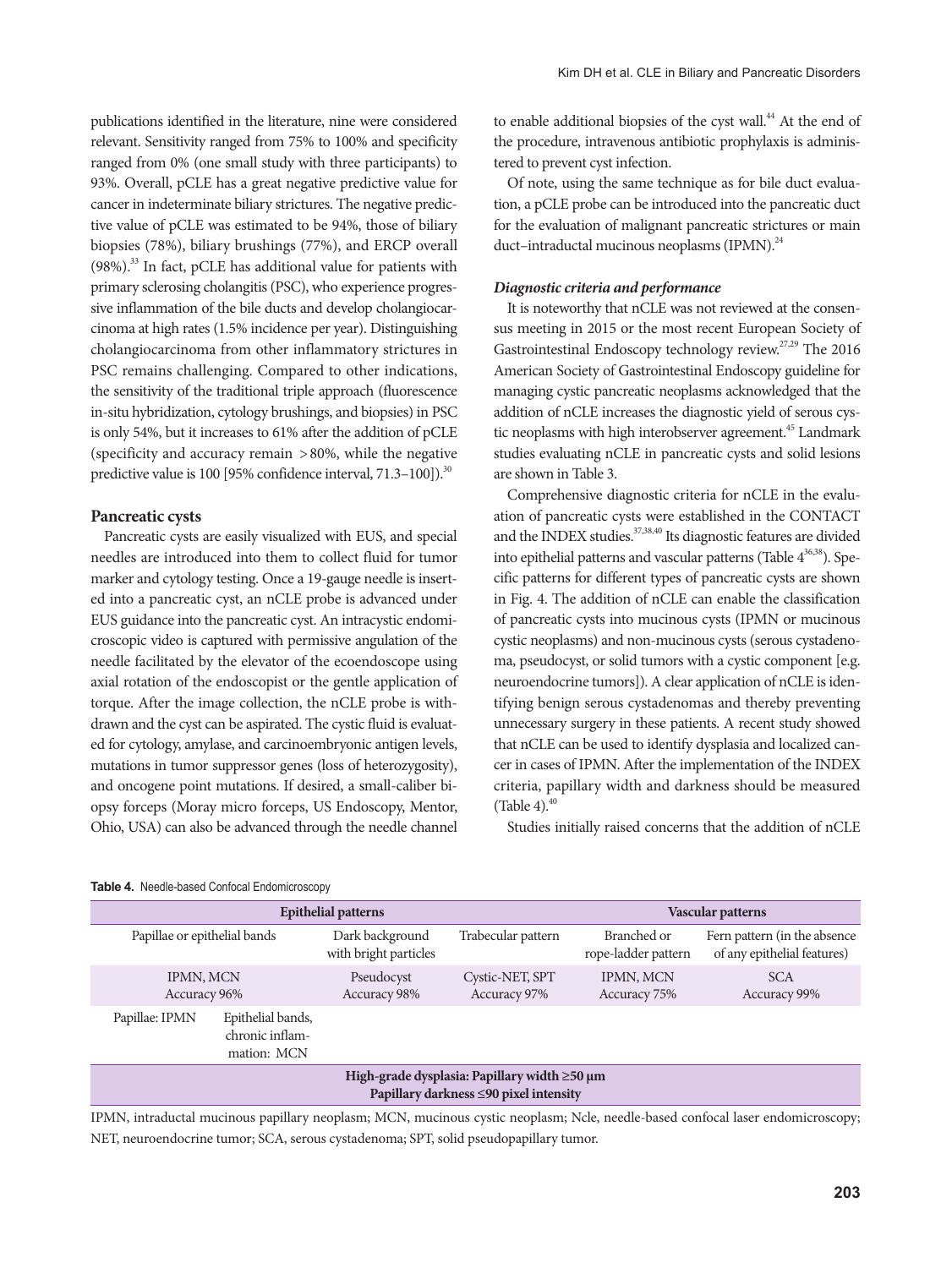



Fig. 4. Representative patterns of needle-based confocal laser endomicroscopy in pancreatic cysts. Pseudocyst can have a dark or light background. Cystic NET and SPT can only be differentiated using immunostaining. IPMN, intraductal mucinous papillary neoplasm; MCN, mucinous cystic neoplasm; NET, neuroendocrine tumor; SCA, serous cystadenoma; SPT, solid pseudopapillary tumor. Courtesy of Krishna SG.

to the traditional EUS aspiration of pancreatic cysts would increase the rate of adverse events (reported in 7–9% of all cases).46 However, larger studies published over the last 10 years show reduced rates of pancreatitis similar to those seen for ERCP (Table 2). Other adverse events include bleeding into the cyst (1%), pruritus (1.5%), pseudocyst infection (1.5%; one case reported resolved with antibiotics), and peri-pancreatic fluid collection  $(2\%)$ .  $41,47$ 

#### **Pancreatic parenchyma**

Two studies have evaluated the use of nCLE for the pancreatic parenchyma and solid tumors.<sup>41,43</sup> Researchers in China and France described the general characteristics of pancreatic adenocarcinoma, neuroendocrine tumors, chronic pancreatitis, autoimmune pancreatitis, solid pseudopapillary tumors, and one case of pancreatic tuberculosis (Table  $5^{40,42}$ ). The reported performance and pancreatitis incidence was similar to that reported for nCLE for pancreatic cysts (Table 3). In the authors' experience, without the liquid interface of the cyst, images are static and image interpretation is challenging.

## **DISCUSSION**

Implementation costs, catheter lifespan, sampling errors, interobserver variability, and added procedure time have limited the broader utilization of CLE in clinical practice.<sup>48</sup> While CLE technology is being refined, alternative devices for tissue

**Table 5.** Initial Characteristics of Needle-Based Confocal Laser Endomicroscopy Patterns in Solid Pancreatic Tumors

|                                     | <b>Findings</b>                                                                   |
|-------------------------------------|-----------------------------------------------------------------------------------|
| Adenocarcinoma                      | Dark cell aggregates<br>Irregular vessels with fluorescein leakage                |
| Chronic and autoimmune pancreatitis | Residual regular glandular pancreatic structures<br>Massive fibrous areas         |
| Neuroendocrine tumor                | Black cell aggregates surrounded by vessels and fibrotic areas                    |
| Solid pseudopapillary tumor         | Black columnar protrusions near the vascular area                                 |
| <b>Tuberculosis</b>                 | Black huge cells (may correspond to macrophages) mixing with vesicular adipocytes |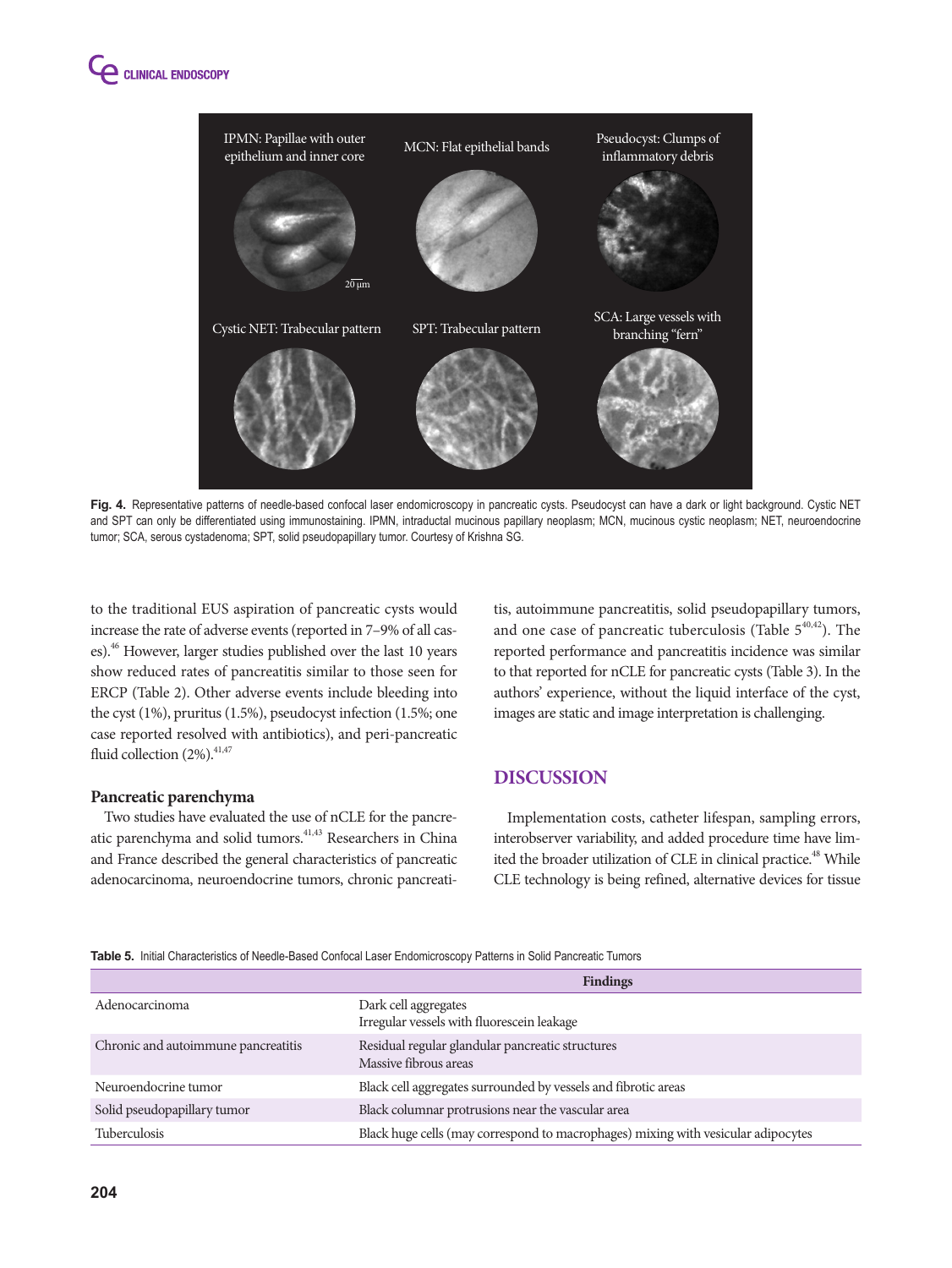acquisition have been developed.49 For pancreatic cysts, micro forceps allow tissue sampling under direct EUS visualization. The risk of developing pancreatitis from an nCLE evaluation is similar to or lower than that of biopsies performed using micro forceps  $(2.1\%)$ .<sup>49</sup> The most cited limitation of both pCLE and nCLE is disagreement among expert endoscopists on image interpretation. Agreement was rated "poor" to "good" in three studies.<sup>20,50,51</sup> Artificial intelligence systems have significant potential to resolve this issue.

Our review of ClinicalTrials.gov identified five clinical trials recruiting patients to receive CLE: three in China, one in Brazil, and one multicenter study in the United States. Two trials will evaluate patients with pancreatic cysts, two with patients requiring surgery (or percutaneous drainage) after pancreatic trauma, and one will utilize CLE for the early detection of different gastrointestinal tumors (Barrett's esophagus, partial gastric antrectomy, biliary duct strictures, pancreatic duct strictures, colorectal polyps, esophageal neoplasms, pancreatic head, and neck tumors). Significant limitations were found in studies evaluating its use for the pancreatic parenchyma or solid lesions.

Finally, early studies show that implementing deep learning algorithms into image recognition can facilitate CLE interpretation and expediate the clinical diagnosis.<sup>52,53</sup> Despite the advances identified in our review, few studies have demonstrated that the use of CLE can change clinical decisions (e.g. prevent surgery) or improve direct patient care (e.g. shorten time to surgery or chemotherapy). $37$  Prospective trials able to prove such benefits will be instrumental in justifying the added cost of implementing CLE in regular clinical practice.

In conclusion, pCLE and nCLE enable the microscopic evaluation of the bile ducts and pancreas in vivo and in real time, enhancing the imaging arsenal of gastroenterologists. Integrating CLE into the endoscopy room along with conventional cytology, histology, and molecular testing improves cancer detection. Although our understanding of CLE microscopy continues to increase, patient outcomes data remain limited. CLE images remain subject to significant inter-reader reliability and sampling errors. Despite those limitations, most experts agree on the potential of CLE imaging and support its integration into future diagnostic algorithms.<sup>26,32</sup>

#### Conflicts of Interest

- Juan E. Corral: Travel grant from AbbVie, Inc.; Minor food and beverage from Boston Scientific and Cook Medical.
- Emmanuel Coronel: Consulting for Boston Scientific.
- Michael B. Wallace: Consulting for Virgo Inc, Cosmo/Aries Pharmaceuticals, Anx Robotica (2019), Covidien, and GI Supply; Research grants from Fujifilm, Boston Scientific, Olympus, Medtronic, Ninepoint Medical, Cosmo/ Aries Pharmaceuticals; Stock options from Virgo Inc; Consulting on behalf of Mayo Clinic, GI Supply (2018), Endokey, Endostart,

Boston Scientific, and Microtek; General payments/minor food and beverage from Synergy Pharmaceuticals, Boston Scientific, and Cook Medical.

The authors have no potential conflicts of interest.

#### Funding

None.

## Author Contributions

Conceptualization: Juan E. Corral Data curation: Do Han Kim, Emmanuel Coronel, Paul T. Kröner Formal analysis: DHK, EC, PTK Funding acquisition Investigation: DHK, EC, PTK Methodology: JEC Project administration: JEC Resources: JEC Supervision: JEC Validation: Herbert C. Wolfsen, Michael B. Wallace Visualization: Somashekar G Krishna, MBW Writing-original draft: JEC Writing-review & editing: DHK, HCW, MBW

#### ORCID

| Do Han Kim              | https://orcid.org/0000-0002-2815-1105 |
|-------------------------|---------------------------------------|
| Somashekar G. Krishna   | https://orcid.org/0000-0001-5748-7890 |
| <b>Emmanuel Coronel</b> | https://orcid.org/0000-0001-8806-6765 |
| Paul T. Kröner          | https://orcid.org/0000-0002-7361-7883 |
| Herbert C. Wolfsen      | https://orcid.org/0000-0002-6957-522X |
| Michael B. Wallace      | https://orcid.org/0000-0002-6446-5785 |
| Juan E. Corral          | https://orcid.org/0000-0002-8821-4534 |
|                         |                                       |

# **REFERENCES**

- 1. Kochhar G, Wallace MB. Virtual histology in everyday gastrointestinal endoscopy. Clin Gastroenterol Hepatol 2018;16:1556-1561.
- 2. Trindade AJ, Leggett CL, Chang KJ. Volumetric laser endomicroscopy in the management of Barrett's esophagus. Curr Opin Gastroenterol 2017;33:254-260.
- 3. Al-Mansour MR, Caycedo-Marulanda A, Davis BR, et al. SAGES TAV-AC safety and efficacy analysis confocal laser endomicroscopy. Surg Endosc 2021;35:2091-2103.
- 4. Glover B, Teare J, Patel N. The status of advanced imaging techniques for optical biopsy of colonic polyps. Clin Transl Gastroenterol 2020;11:e00130.
- 5. Ruff S, Curtin B, Quezado M, et al. Evaluation of confocal endoscopic microscopy for detection of early-stage gastric cancer in hereditary diffuse gastric cancer (HDGC) syndrome. J Gastrointest Oncol 2019;10:407- 411.
- 6. Su P, Liu Y, Lin S, et al. Efficacy of confocal laser endomicroscopy for discriminating colorectal neoplasms from non-neoplasms: a systematic review and meta-analysis. Colorectal Dis 2013;15:e1-e12.
- 7. Yu X, Chen J, Zheng L, Song J, Lin R, Hou X. Quantitative diagnosis of atrophic gastritis by probe-based confocal laser endomicroscopy. Biomed Res Int 2020;2020:9847591.
- 8. Buchner AM. Confocal laser endomicroscopy in the evaluation of inflammatory bowel disease. Inflamm Bowel Dis 2019;25:1302-1312.
- 9. Zhang MM, Zhong N, Wang X, et al. Endoscopic ultrasound-guided needle-based confocal laser endomicroscopy for diagnosis of gastric subepithelial tumors: a pilot study. Endoscopy 2019;51:560-565.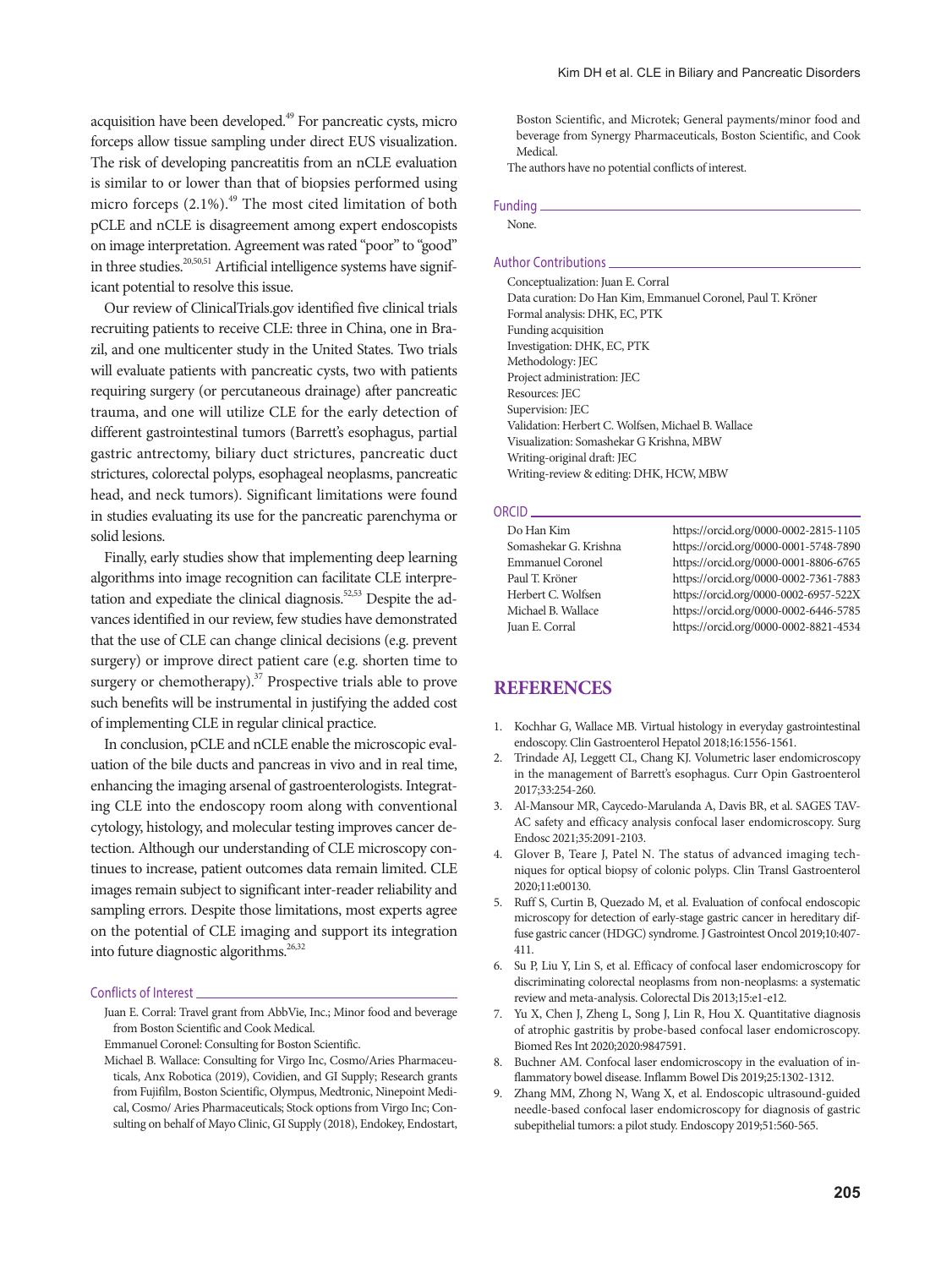

- 10. Pohl H, Tanczos BT, Rudolph B, et al. Probe-based confocal laser microscopy identifies criteria predictive of active celiac sprue. Dig Dis Sci 2012;57:451-457.
- 11. Cellvizio® Gastrointestinal Brochure International [Internet]. Paris: Mauna Kea Technologies; c2016 [cited 2021 June 25]. Available from: https://www.maunakeatech.com/en/researchers/32-brochure.
- 12. Saadi M, Yu C, Othman MO. A review of the challenges associated with the diagnosis and therapy of primary sclerosing cholangitis. J Clin Transl Hepatol 2014;2:45-52.
- 13. Hutchins GF, Draganov PV. Cystic neoplasms of the pancreas: a diagnostic challenge. World J Gastroenterol 2009;15:48-54.
- 14. Gao YD, Qu YW, Liu HF. Comparison of diagnostic efficacy between CLE, tissue sampling, and CLE combined with tissue sampling for undetermined pancreaticobiliary strictures: a meta-analysis. Scand J Gastroenterol 2018;53:482-489.
- 15. Facciorusso A, Buccino VR, Sacco R. Needle-based confocal laser endomicroscopy in pancreatic cysts: a meta-analysis. Eur J Gastroenterol Hepatol 2020;32:1084-1090.
- 16. Njei B, McCarty TR, Varadarajulu S, Navaneethan U. Systematic review with meta-analysis: endoscopic retrograde cholangiopancreatography-based modalities for the diagnosis of cholangiocarcinoma in primary sclerosing cholangitis. Aliment Pharmacol Ther 2016;44:1139-1151.
- 17. Liu Y, Lu Y, Sun B, et al. Probe-based confocal laser endomicroscopy for the diagnosis of undetermined biliary stenoses: a meta-analysis. Clin Res Hepatol Gastroenterol 2016;40:666-673.
- 18. Fugazza A, Gaiani F, Carra MC, et al. Confocal laser endomicroscopy in gastrointestinal and pancreatobiliary diseases: a systematic review and meta-analysis. Biomed Res Int 2016;2016:4638683.
- 19. Konjeti VR, McCarty TR, Rustagi T. Needle-based confocal laser endomicroscopy (nCLE) for evaluation of pancreatic cystic lesions: a systematic review and meta-analysis. J Clin Gastroenterol 2022;56:72-80.
- 20. Peter S, Council L, Bang JY, et al. Poor agreement between endoscopists and gastrointestinal pathologists for the interpretation of probebased confocal laser endomicroscopy findings. World J Gastroenterol 2014;20:17993-18000.
- 21. Luthra AK, Pusateri AJ, Pfeil SA, et al. Confocal laser endomicroscopy interpretation and differentiation of pancreatic cysts: a randomized trial of teaching modalities. Techniques and Innovations in Gastrointestinal Endoscopy 2021;23:8-17.
- 22. Gerhards MF, Vos P, van Gulik TM, Rauws EA, Bosma A, Gouma DJ. Incidence of benign lesions in patients resected for suspicious hilar obstruction. Br J Surg 2001;88:48-51.
- 23. Shah RJ, Langer DA, Antillon MR, Chen YK. Cholangioscopy and cholangioscopic forceps biopsy in patients with indeterminate pancreaticobiliary pathology. Clin Gastroenterol Hepatol 2006;4:219-225.
- 24. Meining A, Chen YK, Pleskow D, et al. Direct visualization of indeterminate pancreaticobiliary strictures with probe-based confocal laser endomicroscopy: a multicenter experience. Gastrointest Endosc 2011;74:961-968.
- 25. Wallace M, Lauwers GY, Chen Y, et al. Miami classification for probebased confocal laser endomicroscopy. Endoscopy 2011;43:882-891.
- 26. Caillol F, Filoche B, Gaidhane M, Kahaleh M. Refined probe-based confocal laser endomicroscopy classification for biliary strictures: the Paris Classification. Dig Dis Sci 2013;58:1784-1789.
- 27. Wang KK, Carr-Locke DL, Singh SK, et al. Use of probe-based confocal laser endomicroscopy (pCLE) in gastrointestinal applications. A consensus report based on clinical evidence. United European Gastroenterol J 2015;3:230-254.
- 28. ASGE Standards of Practice Committee, Chathadi KV, Chandrasekhara V, et al. The role of ERCP in benign diseases of the biliary tract. Gastrointest Endosc 2015;81:795-803.
- 29. Tringali A, Lemmers A, Meves V, et al. Intraductal biliopancreatic imaging: european society of gastrointestinal endoscopy (ESGE) technology review. Endoscopy 2015;47:739-753.
- 30. Heif M, Yen RD, Shah RJ. ERCP with probe-based confocal laser en-

domicroscopy for the evaluation of dominant biliary stenoses in primary sclerosing cholangitis patients. Dig Dis Sci 2013;58:2068-2074.

- 31. Caillol F, Bories E, Autret A, et al. Evaluation of pCLE in the bile duct: final results of EMID study : pCLE: impact in the management of bile duct strictures. Surg Endosc 2015;29:2661-2668.
- 32. Slivka A, Gan I, Jamidar P, et al. Validation of the diagnostic accuracy of probe-based confocal laser endomicroscopy for the characterization of indeterminate biliary strictures: results of a prospective multicenter international study. Gastrointest Endosc 2015;81:282-290.
- 33. Dubow M, Tatman PD, Shah RJ. Individual probe based confocal laser endomicroscopy criteria in the analysis of indeterminate biliary strictures. Scand J Gastroenterol 2018;53:1358-1363.
- 34. Koda H, Hara K, Nozomi O, et al. High-resolution probe-based confocal laser endomicroscopy for diagnosing biliary diseases. Clin Endosc 2021;54:924-929.
- 35. Konda VJA, Meining A, Jamil LH, et al. A pilot study of in vivo identification of pancreatic cystic neoplasms with needle-based confocal laser endomicroscopy under endosonographic guidance. Endoscopy 2013;45:1006-1013.
- 36. Nakai Y, Iwashita T, Park DH, Samarasena JB, Lee JG, Chang KJ. Diagnosis of pancreatic cysts: EUS-guided, through-the-needle confocal laser-induced endomicroscopy and cystoscopy trial: DETECT study. Gastrointest Endosc 2015;81:1204-1214.
- 37. Napoléon B, Lemaistre A-I, Pujol B, et al. A novel approach to the diagnosis of pancreatic serous cystadenoma: needle-based confocal laser endomicroscopy. Endoscopy 2015;47:26-32.
- 38. Krishna SG, Hart PA, Malli A, et al. Endoscopic ultrasound-guided confocal laser endomicroscopy increases accuracy of differentiation of pancreatic cystic lesions. Clin Gastroenterol Hepatol 2020;18:432-440. e6.
- 39. Keane MG, Wehnert N, Perez-Machado M, et al. A prospective trial of CONfocal endomicroscopy in CYSTic lesions of the pancreas: CON-CYST-01. Endosc Int Open 2019;7:E1117-E1122.
- 40. Krishna SG, Hart PA, DeWitt JM, et al. EUS-guided confocal laser endomicroscopy: prediction of dysplasia in intraductal papillary mucinous neoplasms (with video). Gastrointest Endosc 2020;91:551-563.e5.
- 41. Hao S, Ding W, Jin Y, et al. Appraisal of EUS-guided needle-based confocal laser endomicroscopy in the diagnosis of pancreatic lesions: a single Chinese center experience. Endosc Ultrasound 2020;9:180-186.
- 42. Chin YK, Wu CCH, Tan DMY. The role of needle-based confocal laser endomicroscopy in the evaluation of pancreatic cystic lesions: a systematic review. Clin Endosc 2021;54:38-47.
- 43. Giovannini M, Caillol F, Monges G, et al. Endoscopic ultrasound-guided needle-based confocal laser endomicroscopy in solid pancreatic masses. Endoscopy 2016;48:892-898.
- 44. Orr J, Lockwood R, Roberts J, Shi C, Yachimski P. EUS and confocal endomicroscopic diagnosis of pancreatic acinar cell cystadenoma. Gastrointest Endosc 2018;88:769-770.
- 45. ASGE Standards of Practice Committee, Muthusamy VR, Chandrasekhara V, et al. The role of endoscopy in the diagnosis and treatment of cystic pancreatic neoplasms. Gastrointest Endosc 2016;84:1-9.
- 46. European Study Group on Cystic Tumours of the Pancreas. European evidence-based guidelines on pancreatic cystic neoplasms. Gut 2018;67:789-804.
- 47. Larghi A, Crinò SF, Napoleon B. Pancreatic cystic lesions: time to move to 19-gauge needle with EUS-guided microforceps biopsy or needle-based confocal laser endomicroscopy. Gastrointest Endosc 2020;92:222.
- 48. Bhutani MS, Koduru P, Joshi V, et al. EUS-guided needle-based confocal laser endomicroscopy: a novel technique with emerging applications. Gastroenterol Hepatol (NY) 2015;11:235-240.
- 49. Yang D, Samarasena JB, Jamil LH, et al. Endoscopic ultrasound-guided through-the-needle microforceps biopsy in the evaluation of pancreatic cystic lesions: a multicenter study. Endosc Int Open 2018;6:E1423-E1430.